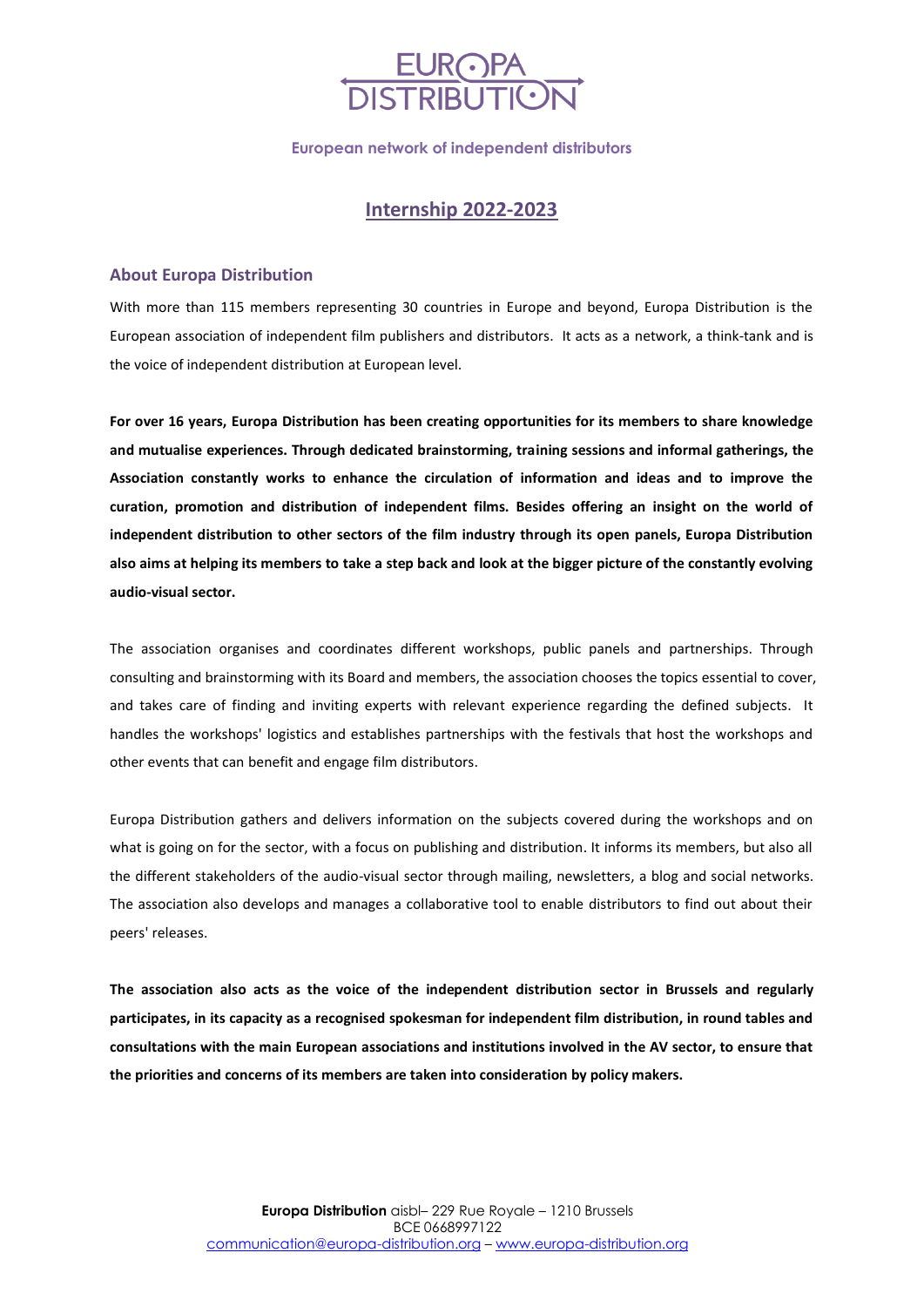

#### **European network of independent distributors**

#### **What is an independent film distributor?**

In the film value chain, the distributor is the central link that connects the film to the audiences. The distributor acquires the rights (theatrical, DVD, Blu-Ray, VoD and TV) of films that will then be promoted and released locally. The distributor establishes the release date and strategy, takes care of all the promotion and covers the publishing costs. As true curators, key players in the circulation of films and cultural diversity, Europa Distribution's members release the majority of the films awarded at Cannes, Berlin or Venice.

### **Tasks (non-exhaustive list)**

The intern will assist Europa Distribution's team in their daily tasks - for example:

- Helping with the organisation of workshops: invitation of the members, contacts with the participants and partners, logistics, follow up, assessment and dissemination

- Communication: assisting in the redaction of newsletters and press releases, feeding the association's social networks (Facebook: [Europa Distribution,](https://www.facebook.com/EuropaDistribution) Twitter: [@EurDist,](https://twitter.com/EurDist) LinkedIn: [Europa Distribution\)](https://www.linkedin.com/company/europa-distribution-association/);

- Gathering data and carrying surveys on the association's members

#### **Profile**

- Academic studies in cultural management, communication or related studies.

- Responsible, autonomous and curious, with the necessary rigor to manage the little details.
- Open-minded with good public relations skills
- The association's language being English, a good level of French-English bilingualism is necessary (C2 level in English)

- IT: Mac OS, Office; Photoshop, MailChimp and Wordpress are a plus

# **Offer**

- Non-paid internship for a duration of 1 to 3 months during the 2022-2023 academic year, in Brussels

- Opportunity to learn quickly about the management of a cultural and international association active in the audio-visual sector and more specifically, independent publishing and distribution

- A chance to undertake a wide range of tasks and work with a variety of professional partners. And our members are very nice too!

- Include the participation to one workshop if the dates of the internship allow it